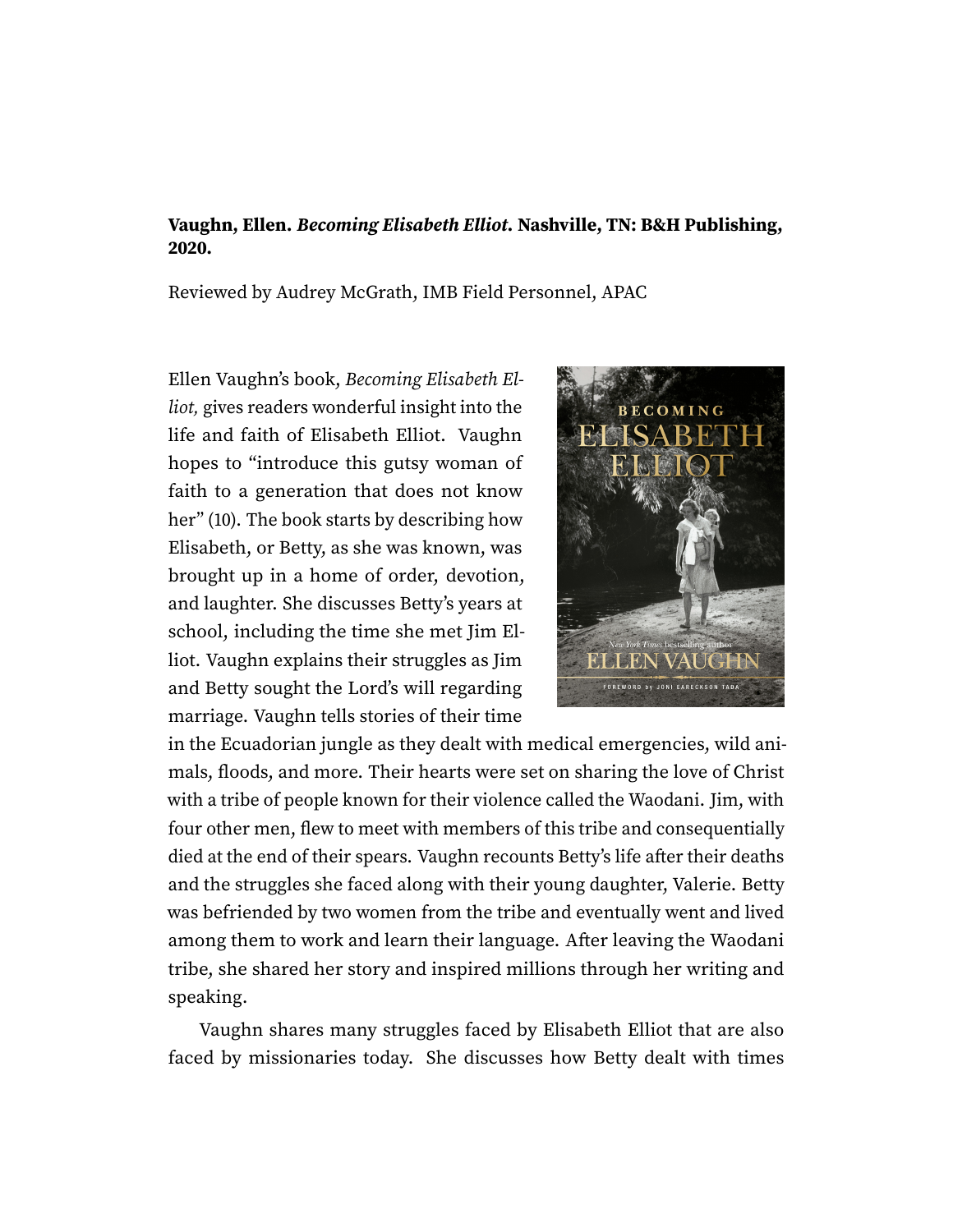when people did not care for her personality, even telling of Betty's first encounter with Jim's mother, which Jim called "a flop." She narrates Betty's setbacks—including the loss of a year's worth of translation work when some luggage was stolen. Vaughn describes Betty's struggles with grief—not only the horrific loss of her husband, but other tragic deaths along her journey as well. Readers also learn of times when Betty struggled with interpersonal relationships, especially with Rachel Saint, the sister of one of the men killed. Vaughn describes Betty's anguish as she wondered where the Lord really wanted her to serve and if she was making a difference. Most missionaries will not face the extreme difficulties that Elisabeth faced, but all can learn from her faith and dependence on the Lord. All can be encouraged by her dedication to obedience and determination to "do the next thing" (268).

Vaughn included journal entries and excerpts from letters, which made it feel like Elisabeth was helping tell her own story. She did not shy away from presenting difficult parts of Elisabeth's life, but instead described the strong emotions Elisabeth felt during those times. She vividly depicts Elisabeth's anguish after the death of her husband. She portrays the struggles Elisabeth faced as she sought to know God's will for her life. Vaughn also clearly narrates what it was like in the Ecuadorian jungle. The book does, however, come to a somewhat abrupt halt at the point when Betty and Valerie return to America. Vaughn gives a brief description of how she spent the years after her return—including caring for her second husband in his battle with cancer. As much as the reader may wish to hear about this part of Elisabeth's life, they must wait, for as the author says, she will "tell those strong stories in another volume" (258).

For those interested in the life of Elisabeth Elliot, there are several resources available. The best resources are Elliot's own books that tell her story. Through Gates of Splendor is the story of the five men whose lives were taken at the end of a spear in the Ecuadorian jungle. These Strange Ashes recounts Elisabeth's time working with the Colorado Indians of Ecuador. Devotedly: The Personal Letters and Love Story of Jim and Elisabeth Elliot by Valerie Shep-